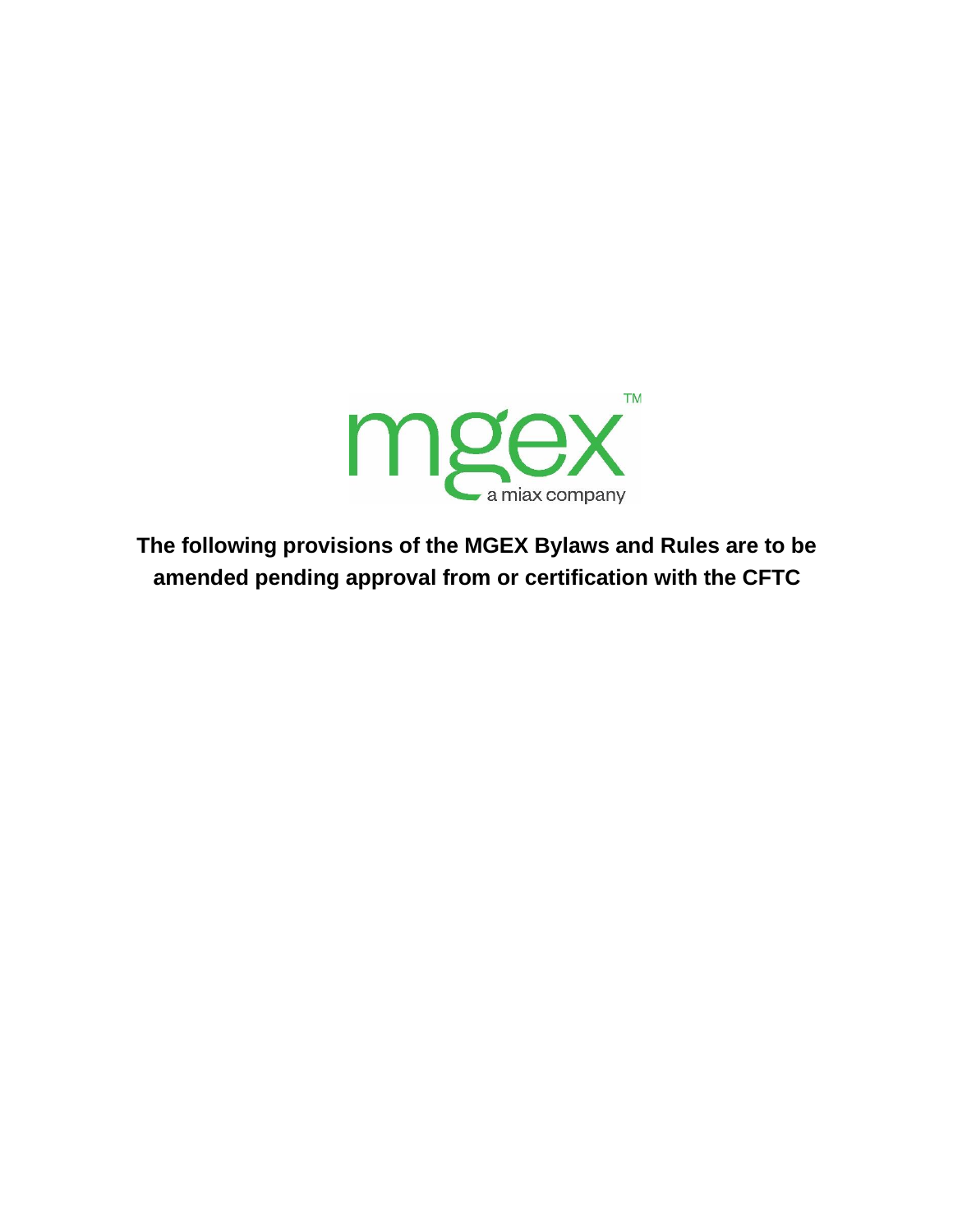#### **EXHIBIT 1 SPIKES Market Maker Program**

### **Program Purpose**

The purpose of the SPIKES Market Maker Program (the "Program") is to incentivize participants to support the continued development of the products listed below. The resulting additional central limit order book liquidity benefits all participants in the market.

### **Product Scope**

SPIKES Volatility Index Futures that are traded on MGEX via the CME Globex® trading platform ("Product"). The Program consists of five Sections for participants.

### **Eligible Participants**

With the exception of one subset, there is no limit to the number of participants in the Program. There are no member requirement for participants.

For Section 1, the Exchange may designate one or more participants who agree to make two-sided markets in the Product throughout the Regular Trading Session ("RTS") and, as specified, one or more Extended Trading Sessions ("ETS"). In determining whether or not to select a prospective participant for the Program, the Exchange may take into account a variety of factors, including: whether the prospective participant is willing to quote throughout RTS and, where specified, ETS; the strength of the quoting obligations the prospective participant is willing to commit to provide; whether the Exchange believes that the prospective participant can maintain such obligations based on the application; and historical trading volume in related products. The Exchange may, from time to time, add or subtract from the aforementioned requirements as it deems necessary. Failure to meet quoting requirements, among other things, may result in removal from the Program. Participants must complete an application with the Exchange to be eligible for Section 1 of the Program. An application can be received by contacting MGEX at [mgex@mgex.com.](mailto:mgex@mgex.com)

For Sections 2, 3, 4, and 5, there are no application requirements.

#### **Program Term**

Start date is October 1, 2021. End date is June 30, 2022July 31, 2022.

#### **Hours**

RTS and/or ETS.

#### **Obligations**

In order to be eligible to receive the incentives, participants must quote two-sided markets in the Product at predetermined average bid/ask spreads meeting certain volume thresholds at specified display size and time-in-market requirements.

#### **Incentives**

Upon meeting all obligations, as determined by the Exchange, participants will be eligible to receive predetermined incentives.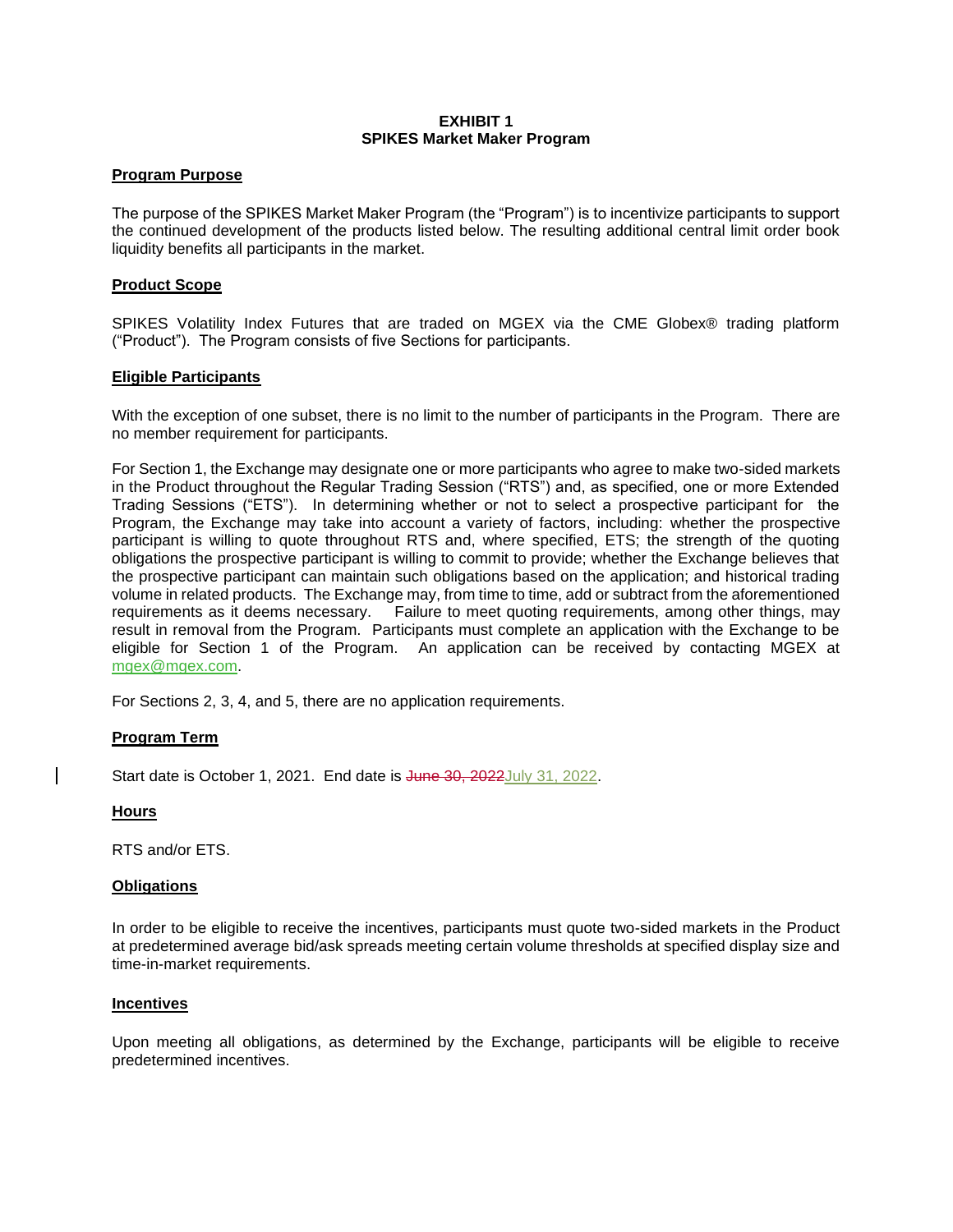#### **Monitoring and Termination of Status**

The Exchange will monitor trading activity and participants' performance and retain the right to revoke participant status if it concludes from review that a participant no longer meets the eligibility requirements, fails to meet the obligations of the Program, or fails to comply with Exchange rules (including, but not limited to, rules relating to market manipulation, wash trades, etc.) or any applicable law.

For the submission to the CFTC, please click [here.](http://www.mgex.com/MGEX40.6(a)Submission22-23.pdf) If the link does not take you to the submission, copy and paste this text into your browser:

[http://www.mgex.com/MGEX40.6\(a\)Submission22-23.pdf](http://www.mgex.com/MGEX40.6(a)Submission22-23.pdf)

# **EXHIBIT A**

**The following MGEX Rules are to be amended. Additions are underlined while deletions are marked through.**

### **86.4. BRIXX RETAIL INDEX: COMPONENT CHANGES.**

The composition of the BRIXX Retail Index is determined at the time of its reconstitution, which occurs on the <del>Thursday Wednesday</del> before the third Friday of each quarter-end month (March, June, September, and December). In the event such Thursday Wednesday is a holiday, the reconstitution will be moved one day prior to WednesdayTuesday. The reconstitution will be effective after the close on the first Business DayFriday following the reconstitution. If that Friday is a holiday, the reconstitution will be effective after the close on the preceding Business Day. No changes shall be made to the BRIXX Retail Index components except at the quarterly reconstitution unless a component entity closes a merger transaction, files for bankruptcy, or is delisted from its principal exchange (each, a "Corporate Action"). If a Corporate Action takes place prior to the quarterly reconstitution, the affected component shall be replaced with a new eligible component prior to the next trading day. In the event there are no eligible components, the weighting of the removed component will be proportionally redistributed over the remaining index components. A third party shall monitor and make all BRIXX Retail Index reconstitutions.

The component weights of the BRIXX Retail Index are adjusted and reset on a monthly basis after the close of business on the third Friday of each month. In the event the third Friday of the month is a holiday, the reset will be moved one day prior to Thursday. The newly calculated component weights for the BRIXX Retail Index will be effective on the first Business Day following the reset. This monthly reset adjusts the weights of the BRIXX Retail Index components, but no changes, additions, or deletions are made to the individual components.

Should an index reconstitution result in the BRIXX Retail Index becoming a narrow-based security index as defined in section 1a(35) of the CEA, the Exchange would follow applicable CFTC regulations governing the transition period for trading purposes.

# **87.4. BRIXX OFFICE INDEX: COMPONENT CHANGES.**

The composition of the BRIXX Office Index is determined at the time of its reconstitution, which occurs on the Thursday Wednesday before the third Friday of each quarter-end month (March, June, September, and December). In the event such Thursday Wednesday is a holiday, the reconstitution will be moved one day prior to WednesdayTuesday. The reconstitution will be effective after the close on the Fridayfirst Business Day following the reconstitution. If that Friday is a holiday, the reconstitution will be effective after the close on the preceding Business Day. No changes shall be made to the BRIXX Office Index components except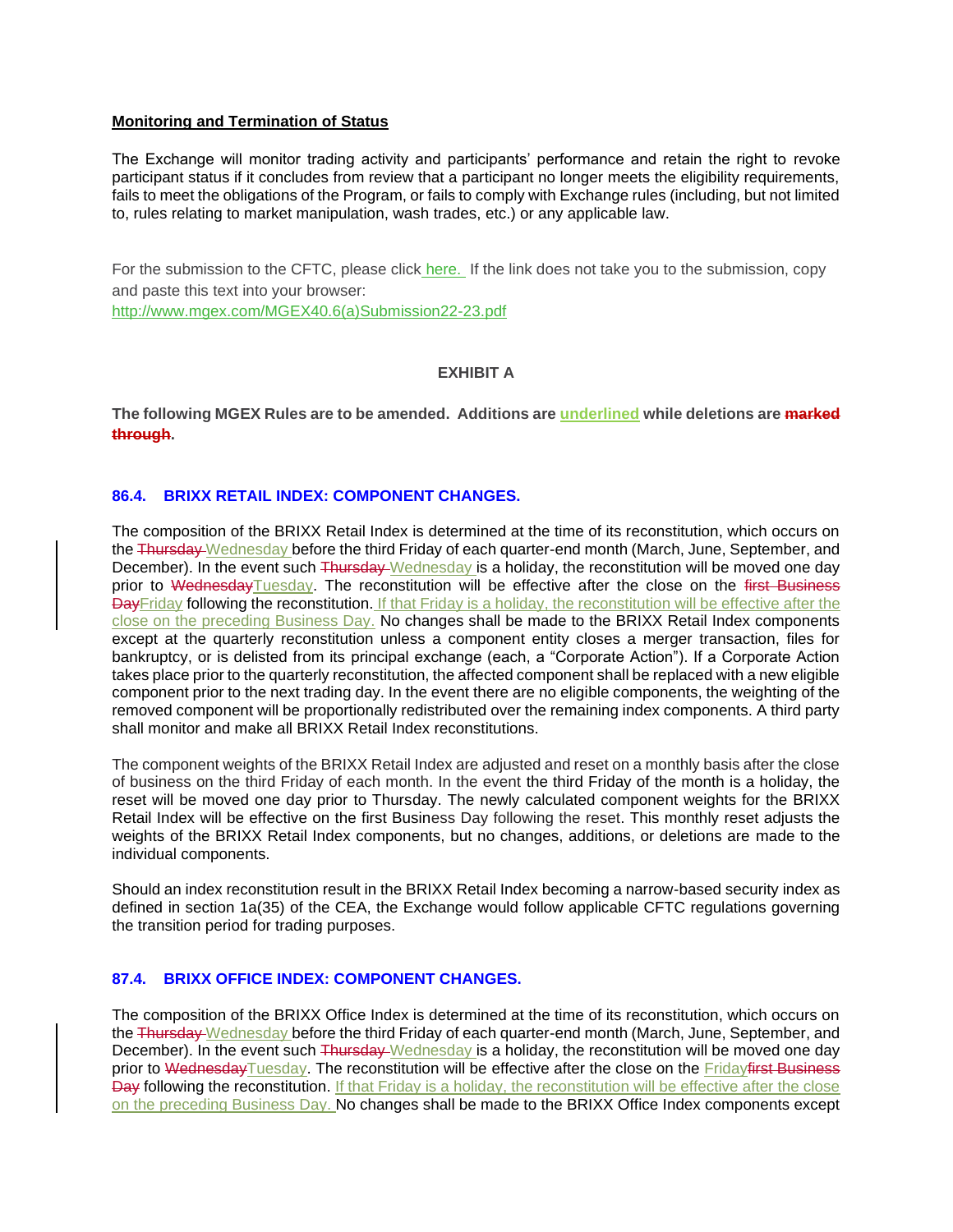at the quarterly reconstitution unless a component entity closes a merger transaction, files for bankruptcy, or is delisted from its principal exchange (each, a "Corporate Action"). If a Corporate Action takes place prior to the quarterly reconstitution, the affected component shall be replaced with a new eligible component prior to the next trading day. In the event there are no eligible components, the weighting of the removed component will be proportionally redistributed over the remaining index components. A third party shall monitor and make all BRIXX Office Index reconstitutions.

The component weights of the BRIXX Office Index are adjusted and reset on a monthly basis after the close of business on the third Friday of each month. In the event the third Friday of the month is a holiday, the reset will be moved one day prior to Thursday. The newly calculated component weights for the BRIXX Office Index will be effective on the first Business Day following the reset. This monthly reset adjusts the weights of the BRIXX Office Index components, but no changes, additions, or deletions are made to the individual components.

Should an index reconstitution result in the BRIXX Office Index becoming a narrow-based security index as defined in section 1a(35) of the CEA, the Exchange would follow applicable CFTC regulations governing the transition period for trading purposes.

# **88.4. BRIXX RESIDENTIAL INDEX: COMPONENT CHANGES.**

The composition of the BRIXX Residential Index is determined at the time of its reconstitution, which occurs on the <del>Thursday Wednesday before the third Friday of each quarter-end month (March, June, September,</del> and December). In the event such Thursday Wednesday is a holiday, the reconstitution will be moved one day prior to WednesdayTuesday. The reconstitution will be effective after the close on the Fridayfirst Business Day following the reconstitution. If that Friday is a holiday, the reconstitution will be effective after the close on the preceding Business Day. No changes shall be made to the BRIXX Residential Index components except at the quarterly reconstitution unless a component entity closes a merger transaction, files for bankruptcy, or is delisted from its principal exchange (each, a "Corporate Action"). If a Corporate Action takes place prior to the quarterly reconstitution, the affected component shall be replaced with a new eligible component prior to the next trading day. In the event there are no eligible components, the weighting of the removed component will be proportionally redistributed over the remaining index components. A third party shall monitor and make all BRIXX Residential Index reconstitutions.

The component weights of the BRIXX Residential Index are adjusted and reset on a monthly basis after the close of business on the third Friday of each month. In the event the third Friday of the month is a holiday, the reset will be moved one day prior to Thursday. The newly calculated component weights for the BRIXX Residential Index will be effective on the first Business Day following the reset. This monthly reset adjusts the weights of the BRIXX Residential Index components, but no changes, additions, or deletions are made to the individual components.

Should an index reconstitution result in the BRIXX Residential Index becoming a narrow-based security index as defined in section 1a(35) of the CEA, the Exchange would follow applicable CFTC regulations governing the transition period for trading purposes.

# **89.4. BRIXX HOSPITALITY INDEX: COMPONENT CHANGES.**

The composition of the BRIXX Hospitality Index is determined at the time of its reconstitution, which occurs on the <del>Thursday Wednesday before the third Friday</del> of each quarter-end month (March, June, September, and December). In the event such Thursday Wednesday is a holiday, the reconstitution will be moved one day prior to WednesdayTuesday. The reconstitution will be effective after the close on the Fridayfirst Business Day following the reconstitution. If that Friday is a holiday, the reconstitution will be effective after the close on the preceding Business Day. No changes shall be made to the BRIXX Hospitality Index components except at the quarterly reconstitution unless a component entity closes a merger transaction, files for bankruptcy, or is delisted from its principal exchange (each, a "Corporate Action"). If a Corporate